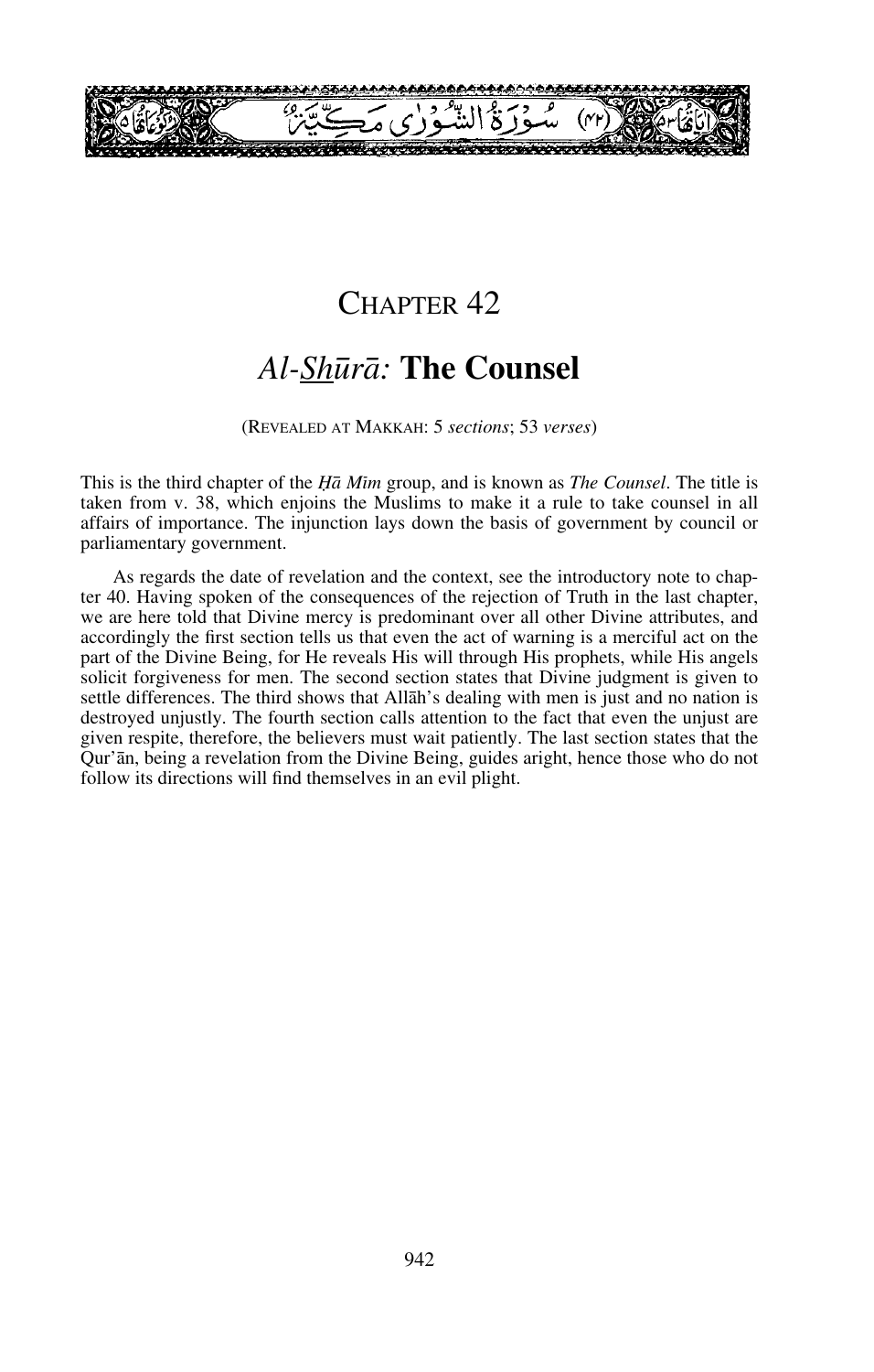### SECTION 1: **Divine Mercy in giving Warning**

In the name of Allåh, the Beneficent, the Merciful.

**1** Beneficent God!

**2** Knowing, Hearing, Powerful God!*<sup>a</sup>*

**3** Thus does Allåh, the Mighty, the Wise, reveal to thee, and (He revealed) to those before thee.

**4** To Him belongs whatever is in the heavens and whatever is in the earth; and He is the High, the Great.

**5** The heavens may almost be rent asunder above them, while the angels celebrate the praise of their Lord and ask forgiveness for those on earth.*<sup>a</sup>* Now surely Allåh is the Forgiving, the Merciful.

**6** And those who take protectors besides Him — Allåh watches over them; and thou hast not charge over them.

**7** And thus have We revealed to thee an Arabic Qur'ån, that thou mayest warn the mother-town and those around it,*<sup>a</sup>* and give warning of the day of Gathering, wherein is no doubt.

بِيْسِبِهِ اللَّهِ الدَّخْسِينِ الدَّحِسِيْبِهِ0  $\stackrel{5}{\circ}$   $\stackrel{1}{\sim}$ عسة ه كَذٰلِكَ يُوْجِعَ إِلَيْكَ وَ إِلَى الَّذِينَ مِنْ قَبْلِكَ "اللَّهُ الْعَزِيْزُ الْحَكِيْمُ @ لَهُ مَأْ فِي السَّبْنُوتِ وَ مَأْ فِي الْأَمْرَضِ ۖ وَ هُوَ الْعَلَمِ ۗ الْعَظَيْمُ ۞ تِكَامُ السَّنْوٰتُ يَتَفَطَّرْنَ مِنْ فَوْقِهِنَّ وَالْمَلَيْكَةُ يُسَبِّحُونَ بِحَكْيِ مَرْتِهِجْ وَ يَسْتَغْفِدُونَ لِيَسَنَّ فِي الْأَنْرَضِ ٱلْأَ الِّ اللَّهَ هُوَ الْغَفْرُرُ الرَّحِيْمُرُ وَ الَّذِينَ اتَّخَذُوْاضَ دُوْنِيَّةَ آَوْلِيَّآَةً اللهُ حَفِيظٌ عَلَيْهِمْرٌ دَ مَآ أَنۡتَ عَلَيْهِمْ بِرَڪِيُل@ وَكَنْ لِكَ آَدْ حَنْنَآ الَّذِكَ قُدْ إِنَّا عَدَ مِنَّا لِتَنْذِينَ أَمْرَ الْقُرْيِ وَمَنْ حَوْلَهَا وَتَنْزِدَ يَوْمَ الْجَمْعِ لَارَيْبَ فِيْهِ فَرَيْنٌ فِى الْجَنَّةِ

7*a. Umm al-qurå* is Makkah, which is called the *mother of the towns* because it was destined to be the spiritual centre of the whole world; see 6:92*a*.

<sup>2</sup>*a.* The first two letters (v. 1) are the same as at the commencement of chapter 40; in the latter three (v. 2), *'Ain* stands for *'Alim* or *Knowing, Sin* for *Sami'* or *Hearing, Qaf* for *Qådir* or *Powerful*.

<sup>5</sup>*a.* The significance is that the wickedness of man calls for immediate punishment, but the mercy of Allåh withholds it. The rending asunder of the heaven is elsewhere used to signify Divine displeasure at the Christian doctrine of the divinity of Jesus (19:90, 91). The Divine displeasure at the wickedness of man is very great, but His mercy supercedes all. The angels' prayer for forgiveness for man shows that Allåh Himself desires to forgive man. The deeds of men do not merit forgiveness, but forgiveness is the attribute of the Divine Being, and that Divine attribute is exercised through the solicitude of the angels.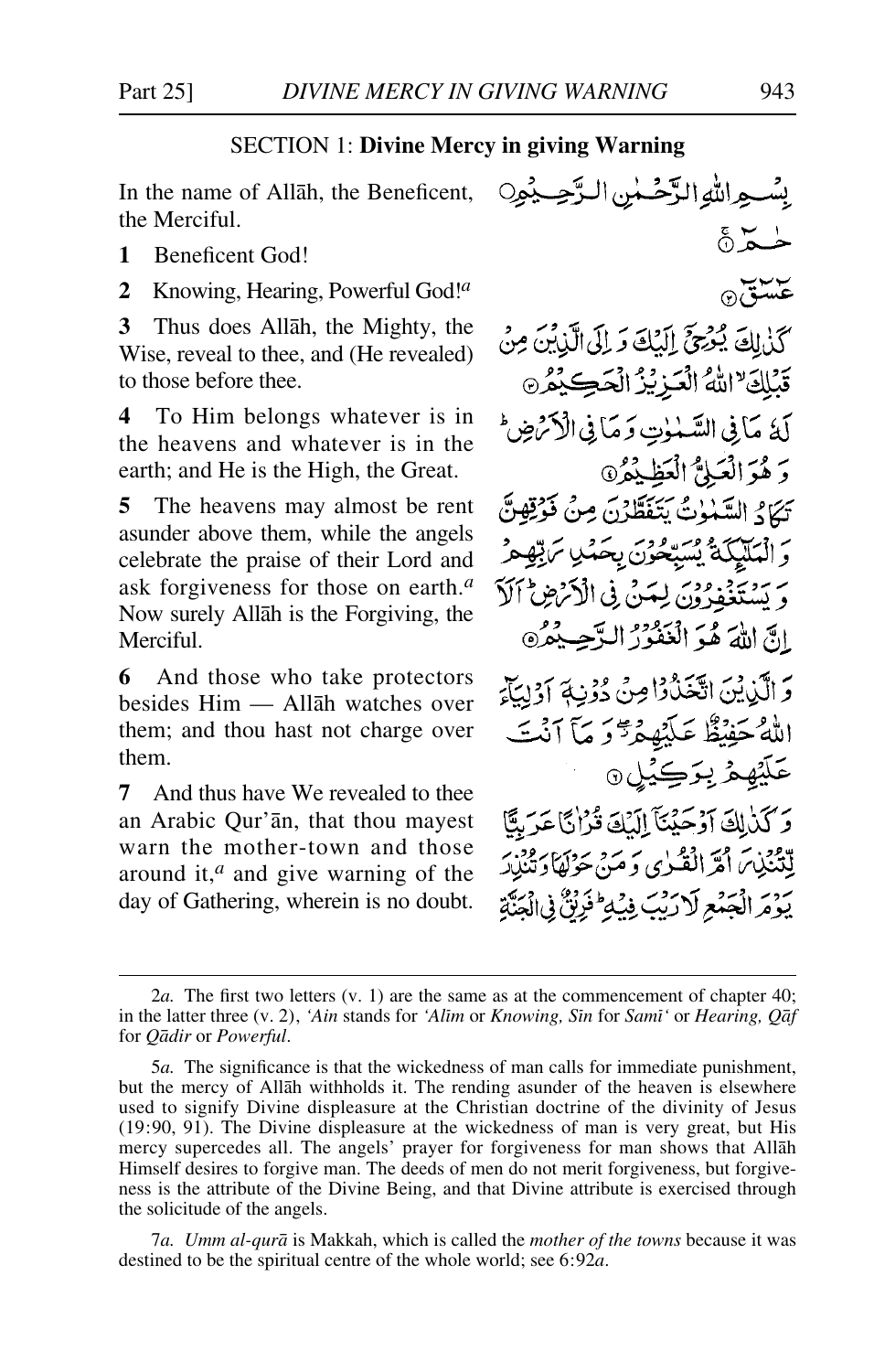**8** And if Allåh had pleased, He would surely have made them a single nation, but He admits whom He pleases to His mercy. And the wrongdoers have no protector nor helper.

**9** Or have they taken protectors besides Him? But Allåh is the Protector, and He gives life to the dead, and He is Possessor of power over all things.

وَكَوْشَاءَ اللَّهُ لَجَعَلَهُمْ أَمَّةً وَّاحِدَةً وَّ لَٰكِنۡ يُّكۡخِلُ مَنۡ يَّسَٰٓأَ ۚ فِيۡ رَحۡمَتِهٖؕ وَالظُّٰلِمُوْنَ مَالَهُمْ قِنْ وَلِي وَلَانِصِيْرِ 9 أَمِراتَكْنَدُوْا مِنْ دُوْنِةِ أَوْلِيَآءَ ۚ فَاللَّهُ هُوَ الْوَلِيُّ وَ هُوَ يُنِجِي الْمَوْتِي ٰ وَهُوَ عَلَىٰ گُلِّ شَيْءٍ قَـٰدِيْـُرْكَةَ

### SECTION 2: **Judgment is Given**

**10** And in whatever you differ, the judgment thereof is with Allåh. That is Allåh, my Lord; on Him I rely, and to Him I turn.

**11** The Originator of the heavens and the earth. He has made for you pairs from among yourselves, and pairs of the cattle, too, multiplying you thereby. Nothing is like Him; and He is the Hearing, the Seeing.*<sup>a</sup>*

**12** His are the treasures of the heavens and the earth — He amplifies and straitens subsistence for whom He pleases. Surely He is Knower of all things.

**13** He has made plain to you the religion which He enjoined upon Noah and which We have revealed to thee, and which We enjoined on Abraham and Moses and Jesus — to establish

دَ مَا اخْتَلَفْتُمْ فِبُ2ٍ مِنْ شَيْءٍ مَهْ دَمَنِهِمْ إِلَى اللَّهِ ۖ ذٰ إِنَّكُمُ اللَّهُ سَ بِّي عَلَيْهِ تَوِكَّلْتَ تَهُ **دَ اِلَيۡهِ أَيۡنِيُ**نِ ۞ فآطِرُ السَّمْوٰتِ وَالْأَنْرَضِ جَعَلَ لَكُمْ بِقَنَّ أَنْفُسَكُمْ آَيْنَ آَءًا وَّ مِنَ الْأَنْعَامِرِ آخرة الحَاجَبِدْدُ وَكُثْرَ فِي لِمَحْ كَيْسَ كَعِنْبِلِهِ شَيْءٌ ۚ وَ هُوَ السَّبِيبِيُّ الْبَصِيبِيْنَ ﴾ لَهُ مَقَالِيُلُ السَّلْوٰتِ وَالْأَرْضِ يَبْسُطُ الرِّنْ لَى لِمَنْ يَسْلَعُ وَيَشْهِدُ مِنْ إِنَّةَ بِڪُلِّ شَيْءٍ عَلِيْمُرُ @ شَرَعَ لَكُمْ قِنَ الدِّيْنِ مَا دَصَّى بِهِ نُوْجًا وَ الَّذِيَّ آَدْ حَيْنَاً إِلَيْكَ وَ مَا دَهَّدْنَا بِ4َ إِبْرُهِيْمَرَ دَهْوْلُبِي دَعِيْتَنِي أَنْ أَقِيْبُوا الدِّيْنَ وَلَا تَتَفَدَّقُوْا فِي

<sup>11</sup>*a.* So transcendent is the Divine Being, and so far above all material conceptions, that a likeness of Him cannot be conceived, even metaphorically. The words translated *like Him* literally mean *like a likeness of Him*. He is not only above all material limitations, but even above *the limitation of metaphor*.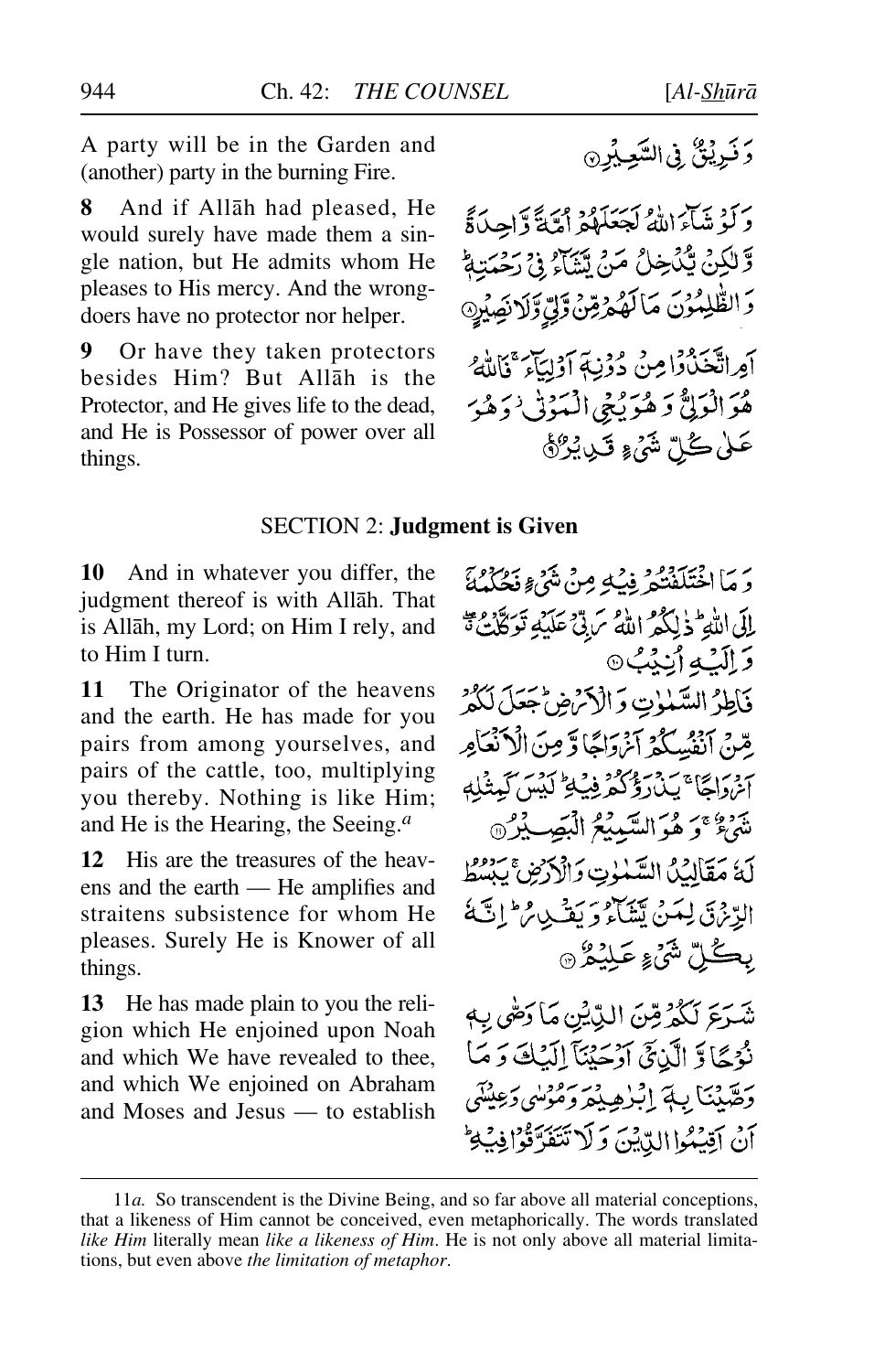religion and not to be divided therein.*<sup>a</sup>* Hard for the polytheists is that to which thou callest them. Allåh chooses for Himself whom He pleases, and guides to Himself him who turns (to Him).

**14** And they were not divided until after knowledge had come to them, out of envy among themselves. And had not a word gone forth from thy Lord for an appointed term, the matter would surely have been judged between them. And those who were made to inherit the Book after them are surely in disquieting doubt about it.*<sup>a</sup>*

**15** To this then go on inviting, and be steadfast as thou art commanded, and follow not their low desires, and say: I believe in what Allåh has revealed of the Book, and I am commanded to do justice between you. Allåh is our Lord and your Lord. For us are our deeds; and for you your deeds. There is no contention between us and you. Allåh will gather us together, and to Him is the eventual coming.*<sup>a</sup>*

سوري دود سوسر<br>كبر على البشركين ماتيد عوهو البيع بِ إِوْ - دَيْرَ إِلَيْهِ مَنْ يَتَنَاءُ وَيَهْ الَّكْ2ٍ مَنْ يُبْنِيْبُ ۞

وَ مَا تَفَدَّقُوْٓا!لَّاهِنَّ بَعْدِ مَا حَاءَهُمْ العلةُ بَيْئًا بَيْبَ وَمُؤْمَرَ لَوْ لَاڪْلِمَهَ سَكَفَتْ مِنْ سَّتِكَ إِلَىٰ آَجَلِ مُّسَدَ لْقَضِيَ بِيَنَهُكُمْ فَرَ إِنَّ الْكَيْشِينَ أَوْحِ نَثْوا الْكِتْبَ مِنْ بَعْدِيهِمْ لَفِي شَڪِّ مِّنْتُهُ مُرِيِّبٍ

فَلِيْلِكَ فَإِدْمُ ۚ وَ اسْتَقِيمْ كَمَآ أُمِنۡ تَ ۚ دَلَا تَتَبَعَ آهُوَاءَهُمْ ۚ وَ قُالَ اٰ مَنۡتُ بِيمَآ أَنۡذَلَ اللَّهُ مِنۡ كِنَيۡبِ ۚ وَ أَصِرۡتُ لاحمداً بمنهجو وسلاه برقيباً وسر أَيَآ أَعْمَالُنَا دَلَكُمۡ أَعۡمَالُكُمۡ لَا دَ ۔ پیما سروج کو اللہ بجبکہ ب؟<br>مینیا ویکنگو اللہ بجبکہ پ وَ الْبَهِ الْمَصِبِرُهُ

<sup>13</sup>*a.* Even so early did the Qur'ån announce that the religion preached by the Prophet was not a new religion, but, so far as its basic principles were concerned, it was the same religion as was preached by Noah and Abraham and Moses and Jesus. The basic principle of Isl $\bar{a}$ m — entire submission to One God only — is, in fact, the basic principle of the common religion of humanity.

<sup>14</sup>*a.* The personal pronoun *them* in *those who were made to inherit the Book after them* refers to the prophets. The people who were made to inherit the Book after the prophets, rejected the very message with which these prophets came. But they are told that their punishment is postponed till an appointed term. Such was the Divine law — *a word gone forth from thy Lord* — that the struggle against Truth gathers strength at first and seems to have the upper hand for a time, but it ultimately comes to naught, thus showing that an unseen hand works in support of the Truth.

<sup>15</sup>*a.* The argument was so simple and sound. The Prophet told the followers of earlier revelation that he was a believer *in what Allåh had revealed of the Book*, in all revelation that came before him, and the basic principles of his revelation were the same as those of the earlier revelation. The whole thing was so clear that there could not be any dispute. There is a clear ray of hope in the concluding verses — *Allåh will gather us* that they will ultimately accept the Truth.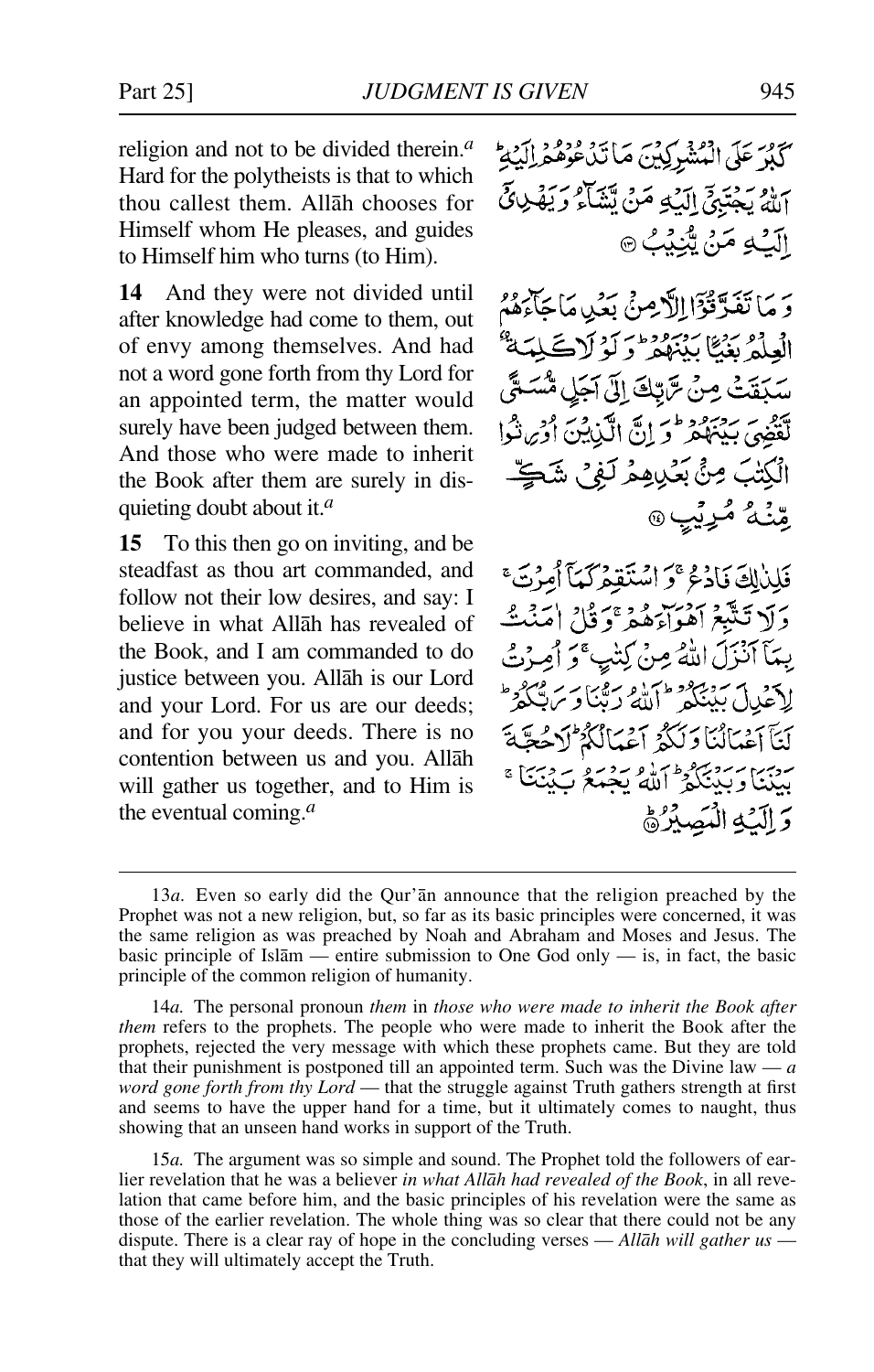**16** And those who dispute about Allåh after obedience has been rendered to Him, their plea is null with their Lord, and upon them is wrath, and for them is severe chastisement.*<sup>a</sup>*

**17** Allåh is He Who revealed the Book with truth, and the Balance;*<sup>a</sup>* and what will make thee know that perhaps the Hour is nigh.

**18** Those who believe not in it would hasten it on, and those who believe are in fear from it, and they know that it is the Truth. Now surely those who dispute concerning the Hour are far astray.

**19** Allåh is Benignant to His servants; He gives sustenance to whom He pleases; and He is the Strong, the Mighty.

وَ الَّذِينَ يُحَكِّبُوْنَ فِى اللهِ مِنْ بَعْدِ مَااسْتُجِيْبَ لَهُ حُجَّتُهُمْ دَاحِفَيَهُمْ عِنْدَارَتِيْهِمْ وَعَلَيْهِمْ غَضَبٌ وَلَهُمْ عَذَابٌ شَيْبِائِيٌ آللَٰهُ الَّذِيِّ آَنْزَلَ الْكِتَٰبَ بِٱلْحَقِّ دَ الْمِيْزَانَ وَمَا يُدُرِ رُكَّ لَعَلَّ السَّاعَةَ قَرَيْبُ® يِسْتَعْجِلُ بِهَا الَّذِيْنَ لَا يُؤْمِ وَ الَّذِينَ اٰمَنُوۡا مُشْفِقُونَ مِنۡهَا ۚ وَ يَعْلَمُوْنَ آَيْهَا الْحَقُّ ٣ آرْ اللَّهِ الَّذِيْنَ مِمَائِهُ وَنَ فِي السَّاعَةِ لَفِي ضَلْلِ بَعِيْلٍ 9 أَلَّهُ لَطِيْفٌ بِعِبَادِهٖ يَدْعُ فِي مَنْ يَتَنَاهُ ۚ وَ هُوَ الْقَوِيُّ الْعَـٰزِنْزُنَّ

#### SECTION 3: **Allåh's Dealing is Just**

**20** Whoso desires the tilth of the Hereafter, We give him increase in his

مَنْ كَانَ يُرِيْنُ حَرْثَ الْأَخِرَةِ نَزِدْلَهُ فِيْ

<sup>16</sup>*a.* The reference in *those who dispute about Allåh after obedience has been rendered to Him* may be to the followers of earlier revelation, because their books required obedience to a Prophet who should appear after them. Or, the meaning may be, after people have begun to enter Islåm, and Islåm has been established in the land notwithstanding the severest opposition.

<sup>17</sup>*a.* The construction is, Allåh revealed the Book and the Balance (Ar., *mßzån,* balance or measure). The *balance* is that by which things are weighed. Elsewhere it is said: "Certainly We sent Our messengers with clear arguments, and sent down with them the Book and the measure (*mizan*), that men may conduct themselves with equity" (57:25). The purpose of revealing the *Balance* or *measure* is thus made clear here. It is that men may conduct themselves with equity; in other words that they may be able to carry out the ordinances contained in the Book justly. This is what the Prophet shows by his example. He is not only a preacher but also an exemplar. The ordinances of the Book are given in words, and the Prophet translates them into deeds, so that it is by following his example that men are led aright. The Prophet's example is thus a balance or measure which is as essential for the right guidance of men as the Book. The word *mizan* is generally taken here as meaning *'Adl* or *Justice* (IJ), which would mean *the right use of the Book*, which is really shown by the Prophet himself, and thus indicates the Prophet's example. According to others, the *Balance* here means the *Law* (Bd, JB) by which the rights and obligations of men are weighed. Mark how material terms are converted into spiritual usage by the Holy Qur'ån. A right realization of this point removes many of the difficulties in the study of the Holy Book.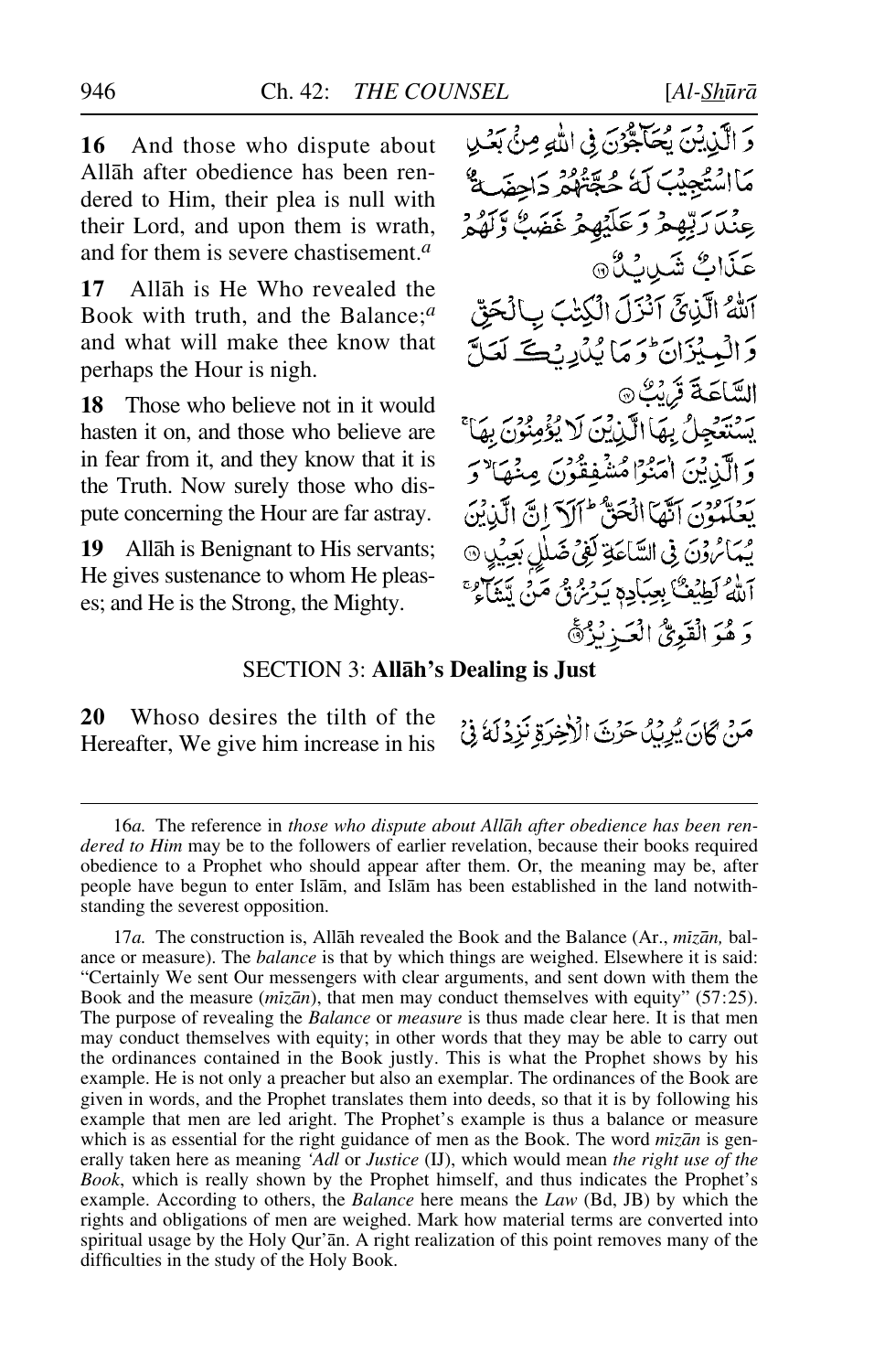tilth; and whoso desires the tilth of this world, We give him thereof; and he has no portion in the Hereafter.

**21** Or have they associates who have prescribed for them any religion that Allåh does not sanction? And were it not for the word of judgment. it would have been decided between them. And surely for the wrongdoers is a painful chastisement.*<sup>a</sup>*

**22** Thou seest the unjust fearing on account of what they have earned, and it must befall them. And those who believe and do good are in the meadows of the Gardens — they have what they please with their Lord. That is the great grace.

**23** This it is of which Allåh gives the good news to His servants, who believe and do good. Say: I ask of you naught in return for it but love for relatives.*<sup>a</sup>* And whoever earns good, We give him more of good therein. Surely Allåh is Forgiving, Grateful.

حَرْثِهِ ۚ وَ مَنْ كَانَ يُرِيبُ حَنْ الدُّنْنَا نُؤْتِهِ مِنْهَادَمَالَهُ فِي الْأَخِيَّةِ مِنْ نَصِّيْبِ أَمْرِلْهُمْ شَيَٰكَيْݣَا مْتَدَعْدَالْكَهُمْ مّْيِرِب الدِّيْنِ مَالَّهْ بِأَذَنَّ بِبِهِ اللَّهُ ۖ وَ لَوْ لَا كَلِيَهَ ۚ الْفَصْلِ لَقُضِيَ بِيَنْهِمْ رَّزَلَ الظُّلِمِينَ لَهُمْ عَذَاتٌ آلِيهُ ﴾ تَدَى الطّْلِيبْنَ مُشْفِقِيْنَ مِيَّا كَسَبُوْا رَهُوَ دَاقِعٌ بِهِمْ وَالَّذِينَ امْنُوْا دَ عَيِلُوا الصّْلِحٰتِ فِي رَوْضِتِ الْجَنّْتِ؟ لَهُمْ مَّا يَشَاءُوْنَ عِنْدَ رَبِّهِمْ ۚ ذٰ لِكَ هُوَ الْفَصْلُ الْكَبِبِيْرُ ذٰلِكَ الَّذِيَ يُبَشِّرُ اللَّهُ عِبَادَهُ الَّذِينَ أمَنُوْ [وَعَبِيلُوا الصّْلِحْتِ ۖ فَ لَيْ لَهِ لَهَ آشِيْلُكُمْ عَلَيْهِ آَجْرًا الْأَالْمَوَدَّةَ فِي الْقَدْرُهُ وَ مَنْ تَقْتَرِفُ حَسَنَةً تَزَدْلَهُ فِيهَا حُسْنَا ۖ إِنَّ اللَّهَ غَفُوسٌ شَكَّدُسٌ ۞

<sup>21</sup>*a.* The *word of judgment* indicates a judgment already pronounced, that a respite will be given to the wrongdoers so that they may have an opportunity to reform themselves.

<sup>23</sup>*a.* Commentators generally think that the love enjoined here in respect of relationship signifies loving the offspring (*ål*) of the Prophet, but there is nothing in the words which entitles us to place that limitation upon the words. The correct significance of the words is that *I ask of you naught in return for it; what I ask you is to love your own relatives*. The statement that the Prophet did not ask for any reward at all is made very often in the Holy Qur'ån, and the preacher of virtue never asks for any reward. What he asked them was to live in peace and harmony with each other. The Arabs, closely related as they were to each other, were in a state of constant warfare. They are told to give up mutual warfare and to love one another. A somewhat similar statement is made elsewhere: "I ask of you naught in return for it, except that he who will may take a way to his Lord" (25:57). In both cases what the Prophet wanted was not a reward for himself, but it was a good for the people themselves, being, in the second case, that they walk in the ways of God or lead godly lives and, in the first, that they love one another. Love of God and love of man are thus the two essentials of religion taught in these two verses. According to some, however, *qurbå* here carries the same significance as *qurbat* or *nearness*, and what it meant is to love the attainment of nearness to God (R).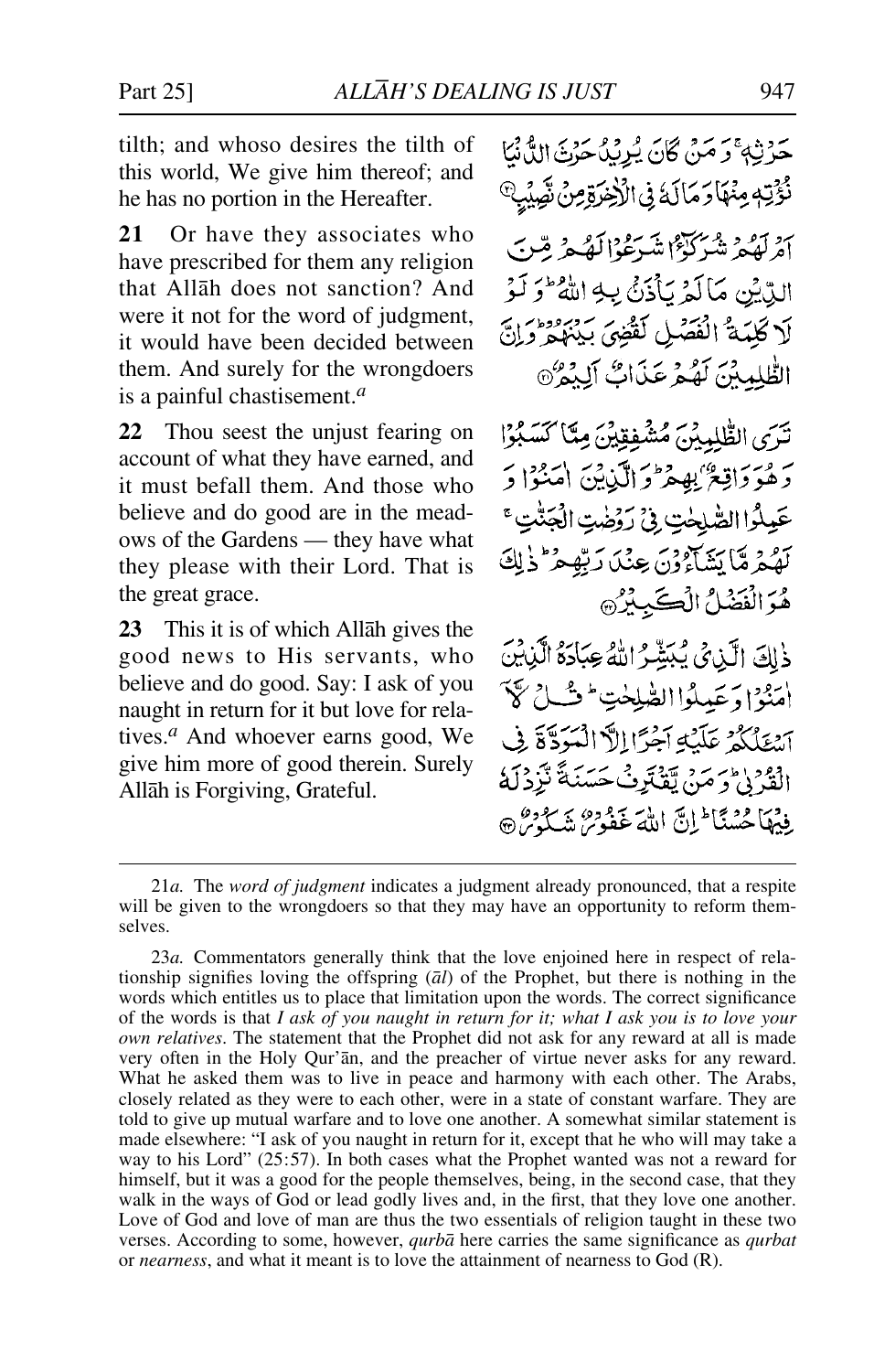**24** Or say they: He has forged a lie against Allåh? So, if Allåh please, He would seal thy heart (against them).*<sup>a</sup>* And Allåh blots out the falsehood and confirms the Truth with His words.*<sup>b</sup>* Surely He is Knower of what is in the breasts.

**25** And He it is Who accepts repentence from His servants and pardons evil deeds, and He knows what you do;

**26** And He answers those who believe and do good deeds, and gives them more out of His grace. And for the disbelievers is a severe chastisement.

**27** And if Allåh were to amplify the provision for His servants, they would rebel in the earth; but He sends (it) down by measure, as He pleases. Surely He is Aware, Seer of His servants.

**28** And He it is Who sends down the rain after they have despaired, and He unfolds His mercy. And He is the Friend, the Praiséd One.

**29** And of His signs is the creation of the heavens and the earth and what He has spread forth in both of them of living beings. And He is All-powerful to gather them together, when He will.

آمْرِيَقُوْلُوْنَ افْتَرْى عَلَى اللهِ كَلِيابًا ۚ فَإِنْ يَتَشَا اللَّهُ يَخْتِمْ عَلَىٰ قَلْمِكَ ۚ وَ يَنْحُ اللَّهُ الْبَاطِلَ وَيُحِقُّ الْحَقَّ بِكَلِّمْتِهِمْ إِنَّهٗ عَلِيْمٌ بِبِذَاتِ الصَّدُوْرِ، @ وَ هُوَ الَّذِي يَقْبَلُ التَّوْبَةَ عَنْ عِبَادِهِ دَ يَعْفَوْا عَنِ السَّيّاتِ وَ يَعْبِكُمْ مَا تَفْعَلْوُنَ ﴾ بريدية من الكنيين المنوا وعبدلوا الصّْلِحْتِ وَيَزِيْكُ هُمْ مِّنْ مَثْرَ ا 2ْ وَ الْكَٰفِرُوْنَ لَهُمْرِعَكَاتٍ شَيْءِيْنٌ ۞ يَ تَوْسَيُطَالِلُهُ البِّانِثَيِّ لِعِبَادِهِ لَيَغَيُّدُا في الْآرْمِينِ وَلَٰكِنۡ يَّكۡنَنَّالُ بِقَدَايِهِ مَّبَا بِيَبَاءُ ۖ إِنَّهٗ بِعِبَادِمٖ خَبِيْرٌ بِصِيْرٌ ﴾ وَ هُوَ الَّذِي كَنَزَّلُ الْغَيْثَ مِنْ بَعْثِ مَاتَنْظُوْا دَيْنَ مُصِيبَةً مِنْ هُ دَيْنِ الْمَوْلِيُّ الْحَمِيثِيُّ @ وَ مِنْ إِيْتِهِ خَلْقٌ السَّلْوٰتِ وَالْأَكْرَضِ دَ مَابَثٌ فِيْهِمَا مِنْ دَابَّةٍ وَهُوَ عَلَى جَمْعِهِمْ إِذَا بَشَاءُ قَبْدِيْرٌ ﴾

<sup>24</sup>*a.* The sealing of the Prophet's heart cannot imply its being sealed against the Truth — Truth was being revealed to him — but the making of it secure against the abuse of his opponents, for they abused the Prophet and called him an impostor. This significance is, moreover, in accordance with the context, for by blotting out the falsehood and confirming the Truth, the abuses would be stopped, and thus his heart would be made secure against them.

<sup>24</sup>*b.* The words here imply the prophecies whose fulfilment would firmly establish the Truth.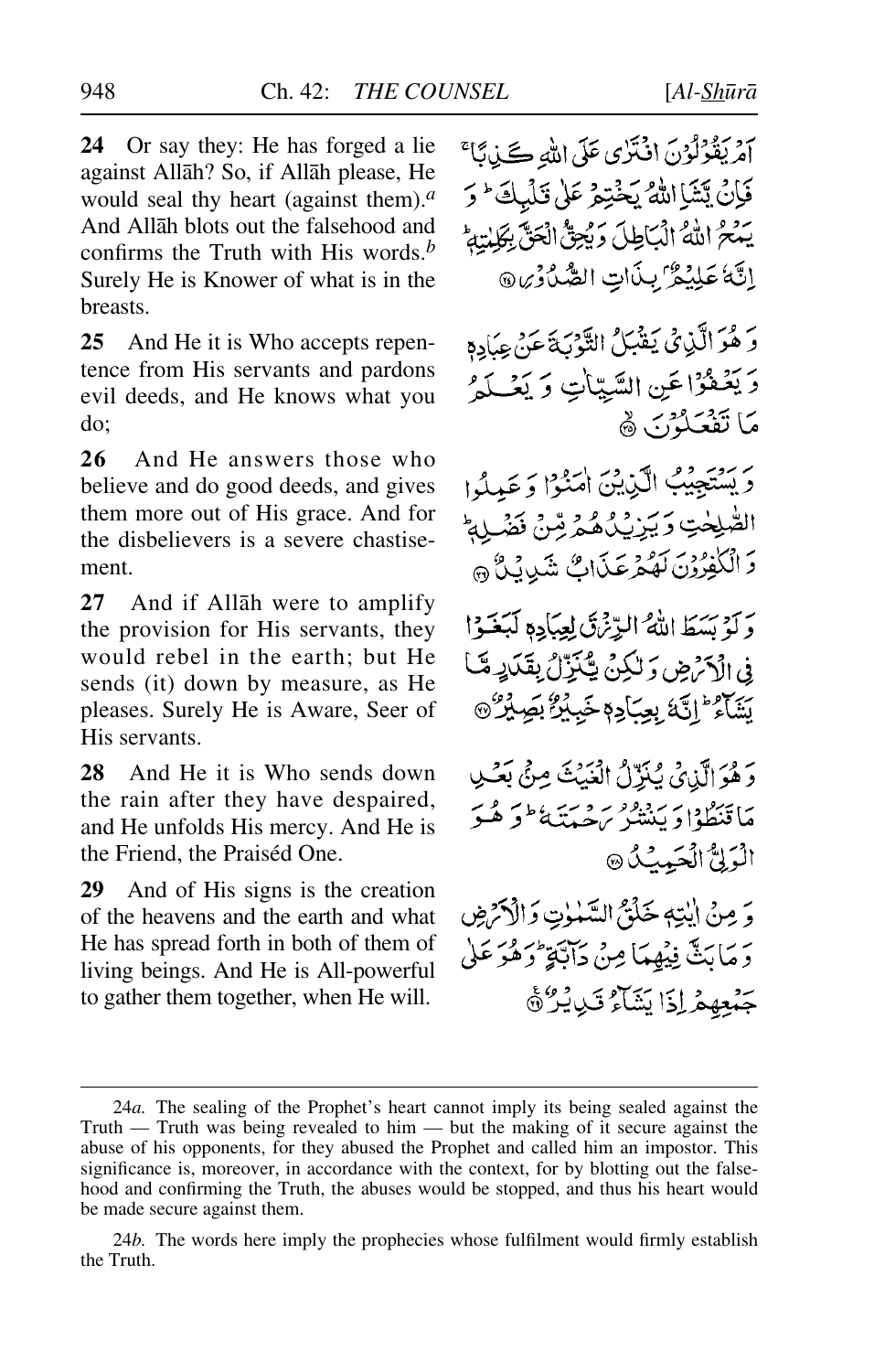## SECTION 4: **Believers should be Patient**

**30** And whatever misfortune befalls you, it is on account of what your hands have wrought and He pardons much.

**31** And you cannot escape in the earth, and besides Allåh you have no protector nor helper.

**32** And of His signs are the ships, like mountains on the sea.

**33** If He will, He stills the wind so that they lie motionless on its back. Surely there are signs in this for every patient, grateful one,

**34** Or He causes them to perish for what they have earned, and He pardons much;*<sup>a</sup>*

**35** And (that) those who dispute about Our messages may know. There is no refuge for them.

**36** So whatever you are given is but a provision of this world's life, and that which Allåh has is better and more lasting for those who believe and rely on their Lord;

**37** And those who shun the great sins and indecencies, and whenever they are angry they forgive;

**38** And those who respond to their Lord and keep up prayer, and whose affairs are (decided) by counsel among themselves, and who spend out of what We have given them;*<sup>a</sup>*

وَمَآاصَابَكُمْ قِنْ مُؤْمِيْبَةٍ فَبِمَاكَسَبَتْ أَبْدِيَكُمْ وَيَعْفَوْاعَنْ كَثِيْرِهِجْ وَمَآآتَنْهُمْ بِمُعْجِزِيْنَ فِي الْأَرْضِ أَوَمَا لَكُمْرِضٌ دُوْنِ اللَّهِ مِنْ وَّلِيِّ وَّلَا نَصِيْرِ ۞ دَمِنْ الْبَيْهِ الْجَزَارِ فِي الْبَحْرِ كَالْأَعْلَامِرَةَ اِنْ يَتَشَأْ يُسْكِنِ الرِّيْحَ فَيَظْلَلْنِ رَوَالِكَ عَلَىٰ ظَهْرِ مِ ۖ إِنَّ فِي ذٰلِكَ لَا يٰتٍ لِّكُلِّ صَبَّايِر، شَڪُوْيِر، ڇُ اَوْ يُؤْبِقْهُنَّ بِيمَاڪَسَبُوْادِ بَعْفُ عَنْ كَثِيْرِ۞ وَّ بَعَكَمَ الَّذِيْنَ يُجَادِكُونَ فِيَّ أَيْتِنَا ۚ مَالَهُمْ مِّنْ مَّحِيْصٍ ۞ فَيِدَآ أَوْتِبَنَّعُوَّ قِينُ شَيْءٍ فَيَدَيْنَاءُ الْحَيْوةِ الدُّنْبَا ۚ وَ مَاعِنْدَ اللَّهِ خَـٰ يُرْ وَّ ٱبْقَى لِلَّذِيْنَ أَمَنُوْا دَعَلَىٰ رَبِّهِ هُ يَتَبَرَكَّلُّهُ دِبَ ٦ وَالَّذِينَ بِحِقَنِيْبُوْنَ كَيَبْيِرَ الْإِنْثُمِ دَ الْفَوَاحِشَ وَ إِذَا مَا غَضِبُهُ! هُيمْ يَغْفِرُوْنَ۞ دَ إِلَيْنِ بِهِنْ إِسْتَحَابُوْالِدَبْعِفْرِ دَأَقَاهُوا القبلوة وسيهوه وهجودي ببينهكر وَصِبَّا رَبَّةُ وَاصَّرَ مِنَّوْقَوْنَ ﴾

38*a,* see next page.

<sup>34</sup>*a.* The ship in these two verses is the ship of the affairs of the disbelievers, which was ultimately to be wrecked, yet Allåh dealt with them mercifully by pardoning most of the wicked things they did. The next verse makes the significance clear by drawing attention to the fact that the statement is a warning to *those who dispute about the messages of Allåh*, that they will find no refuge when their ship is wrecked.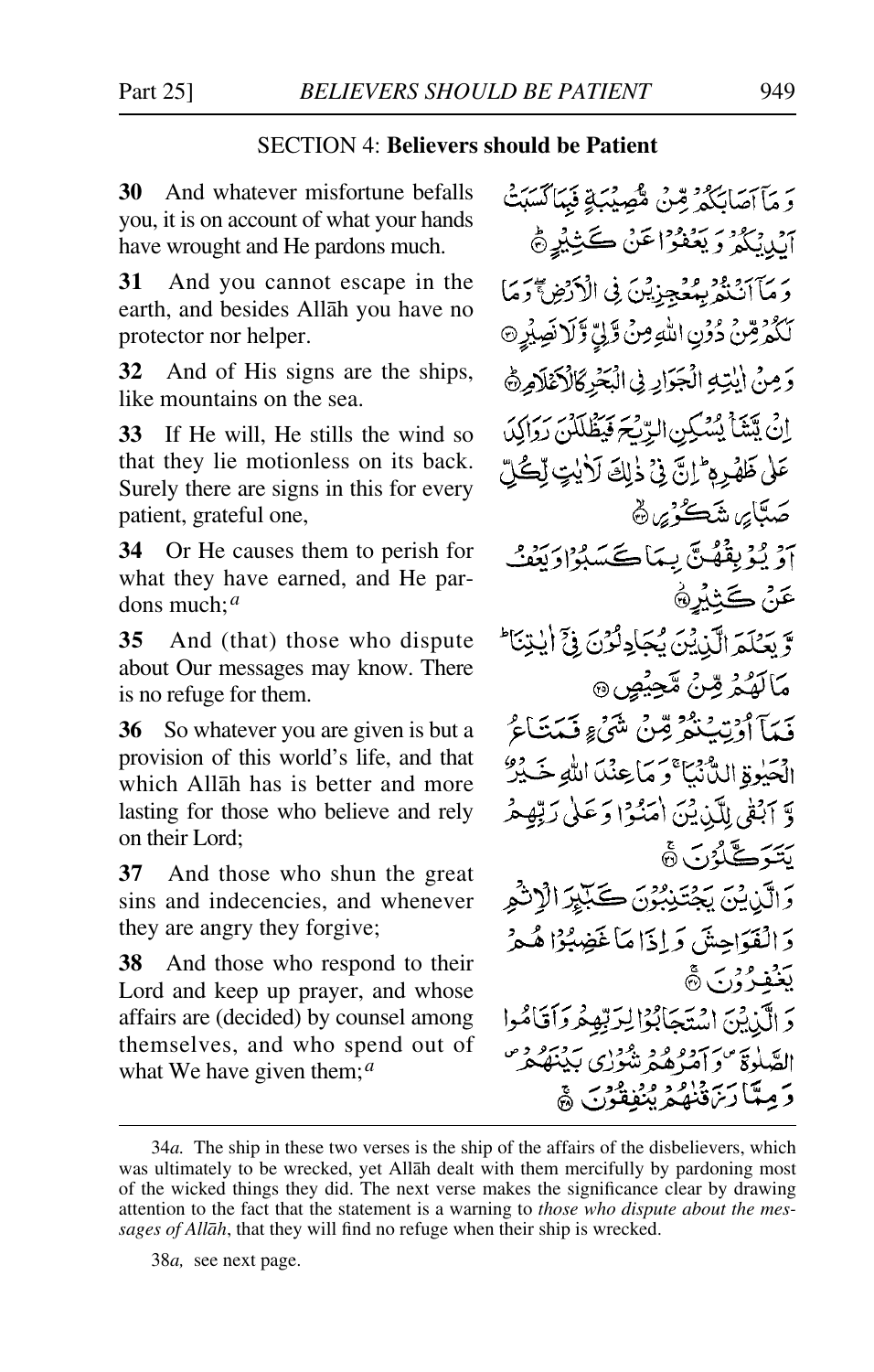**39** And those who, when great wrong afflicts them, defend themselves.*<sup>a</sup>*

**40** And the recompense of evil is punishment like it; but whoever forgives and amends, his reward is with Allåh. Surely He loves not the wrongdoers.*<sup>a</sup>*

**41** And whoever defends himself after his being oppressed, these it is against whom there is no way (of blame).

**42** The way (of blame) is only against those who oppress men and وَ الَّذِينَ إِذَآ أَصَابَهُمُ الْبَعۡيُ هُـُمۡ بَنْتَصِرُوْنَ @ رَ رَبِّهِمْ سَيِّئَةٍ سَيِّئَةٌ مِّثْلُهَا ۚ فَمَنْ عَفَادَ آصُلَحَ نَآجَرُهُ عَلَى اللَّهِ ۚ إِنَّهُ لَا يُحِبُّ الطُّلِبِيْنَ ۞ وَكَيَنِ انْتَصَرَبِكَ ظُلْمِهِ فَأُولِّيْكَ مَا عَلَيْهِمْ مِّنْ سَبِيْلِ هِ إِنَّمَا السَّبِيْلُ عَلَى الَّذِيْنَ يَظْلِمُونَ النَّاسَ وَيَبْعُونَ فِي الْأَكْرَضِ بِغَـٰ يُرِ

38*a.* The occurrence in an early Makkan revelation of the words *whose affairs are decided by counsel among themselves* is very significant. The Muslims are here enjoined as usual to observe prayer and to spend out of what Allåh has given them. Yet between these two injunctions, which always go together in the Holy Qur'ån, is placed a third: *whose affairs are decided by counsel among themselves*. It is clear that at this early period the Muslims had no important matters to decide for which they might have stood in need of counsel, yet between two injunctions which are the basis of a true Islamic life, a third is inserted enjoining that, as a rule, counsel should be taken. The injunction is clearly meant to prepare them for transacting the momentous affairs of State and all matters connected with national weal or woe. In fact, the word *amr*, which I have translated as *affairs*, means *command*; and *amr Allåh*, or *Allåh's command*, often signifies the establishment of the kingdom of God, which stands for an Islamic kingdom. The use of the word *amr*, therefore, here refers to the Islamic kingdom, the affairs of which must be transacted by counsel. In this Islåm has laid the basis of Government by parliaments, and the idea found a clear practical expression in the early days of the Caliphate, when the Khalßfah had to refer every important affair to counsel. It is strange indeed that Government by parliament is now looked upon by Europeans as an institution which is quite foreign to Islåm and unsuited for the Muslim people.

39a. Intașara alone signifies he defended himself against his injurer (LL); followed by *min*, it signifies the taking of revenge. The first meaning is applicable here, as it is not followed by *min*.

40*a.* A golden rule relating to forgiveness of evil is given here. The rule laid down is that evil must be requited by punishment proportionate thereto. Note that punishment which is meted out for an evil is called a *sayyi'ah* or *an evil*, because the Arabs speak of the requital of an evil in terms of that evil; see 2:15*a*. Also note that the punishment must be proportionate to the evil. A very just and necessary restriction. And this beautiful maxim is given by a man whose people were in the habit of slaughtering whole tribes for the most trifling fault of one member. Again, forgiveness is not neglected, nor preached in such a manner as to make it impracticable. There is in Islåm neither the one extreme of *tooth for tooth* or the opposite one of *turning the left cheek when the right is smitten* or *giving away the cloak to one who has already wrongfully taken the coat* of his brother; it is the golden and beautiful mean that forgiveness may be exercised, if forgiveness will mend the matter and do good to the wrongdoer himself. The object to be kept in view is to *amend*, whether it is attained by giving proportionate punishment or by exercising forgiveness.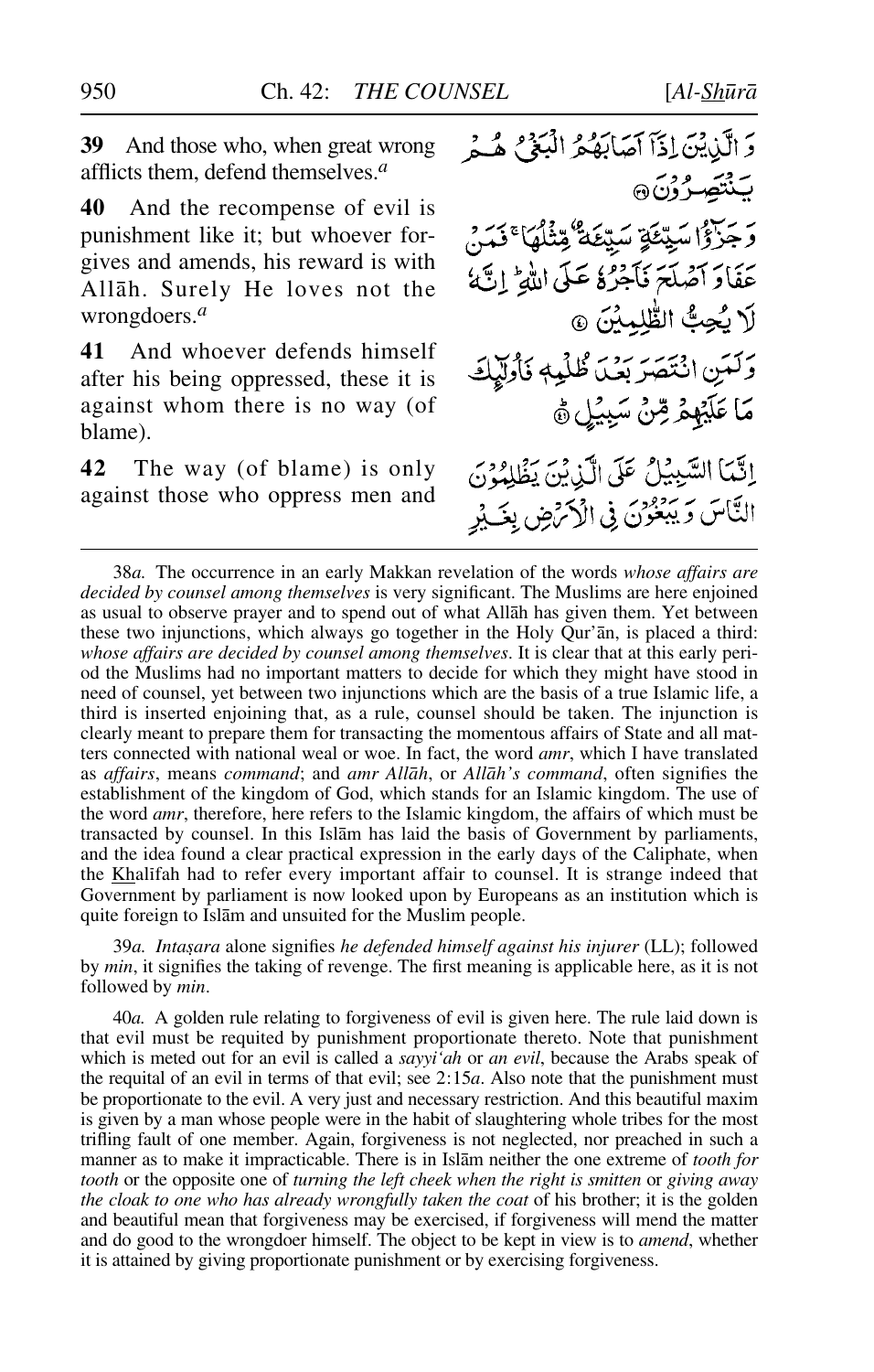revolt in the earth unjustly. For such there is a painful chastisement.

**43** And whoever is patient and forgives — that surely is an affair of great resolution.

#### SECTION 5: **Revelation guides aright**

**44** And he whom Allåh leaves in error, has no friend after Him. And thou wilt see the iniquitous, when they see the chastisement, saying: Is there any way of return?

**45** And thou wilt see them brought before it, humbling themselves because of abasement, looking with a faint glance. And those who believe will say: Surely the losers are they who lose themselves and their followers on the Resurrection day. Now surely the iniquitous are in lasting chastisement.

**46** And they will have no friends to help them besides Allåh. And he whom Allåh leaves in error cannot find a way.

**47** Hearken to your Lord before there comes from Allåh the day which there is no averting. You will have no refuge on that day, nor will it be yours to make a denial.

**48** But if they turn away, We have not sent thee as a watcher over them. Thy duty is only to deliver (the message). And surely when We make man taste mercy from Us, he rejoices thereat; and if an evil afflicts them on account of what their hands have sent before, then surely man is ungrateful.

**49** Allåh's is the kingdom of the heavens and the earth. He creates what

وَ مَنْ يُضْلِلِ اللَّهُ فَيَالَهُ مِنْ وَّلِّ يِّنِيٍّ بَعْدِهِ وَتَرَى الطَّلِمِينَ لَمِّيَّا يَهَ وَا الْعَيْدَابَ يَعْوُلُوْنَ هَيْ إِلَىٰ مَرَدٍّ مِّنْ سَبِيْلٍ ﴾ رين وو ورود.<br>د تربهگريغرضون عَلَيْهَاڅَشعَيْرَ، مِنَ الذَّلِّ يَنْظُرُونَ مِنْ طَرْنٍ خَفِيِّ وَ قَالَ الَّذِينَ امْنُوْٓا إِنَّ الۡخَٰسِرِيْنَ الَّذِينَ خَسِيرُوٓ اأَنْفُسُهُمْ وَ إِهْلُهُمْ يَدَّمَ الْقِيْدَةِ ۖ أَلَٰٓ إِنَّ الظَّلِّدِينَ ۚ فَيَ عَذَابِ مُّقِيْهِرِ@ دَ مَا كَانَ لَهُمْهُ مِّنْ أَدْلِيَاءَ بِبْصُرُدْتُهُمْ قِنْ دُونِ اللَّهِ وَ مَنْ يَثْمَلِلِ اللَّهُ فَمَا لَهُ مِنْ سَبِيْلِ هُ اسْتَجِيْبُرُ الرَبِّكُمْ قِنْ قَبْلِ أَنْ يَاْتِيَ يَوْمُ لاَ مَرَدَّ لَهُ مِنَ اللَّهِ مَالَكُ وَ ڡؚؖڹ۠*ۿ*ڷۼٳؾؖۯ*ڡؠؘ*ؠۣۏڗؖۄؘٵڵػۄؙڞؚ<sub>ڐ</sub>ڹ۠ػۣؽؙڔۣ۞ فَإِنْ آَعْدَهُوْا فَيَآَامُ سَلَّنُكَ عَلَيْهِمْ حَفْنَظَا إِنِّي عَلَيْكَ إِلَّا الْمَبَلَّٰذُ وَإِنَّا إذَا آدَقْنَا الْأَنْسَانَ مِنَّا رَحْمَةً فَدِحَ بِهَا ۚ وَ إِنْ تَصِبْهُمْ سَبِيِّئَةٌ ۢ بِيَا تَدَّمَّتُ آيُدِيْهِمْ فَإِنَّ الْإِنْسَانَ كَفُوْمٌ @ بِلَّهِ مُلْكُ السَّنْزِتِ دَ الْكَرْضِ لَجَنَّكُمْ

الْحَقّْ أُولَيْكَ لَهُمْ عَذَابٌ آلِدُوْنَ

وَكْمَنْ صَبْرَ وَغَفَرَ إِنَّ ذٰلِكَ لَمِينُ

عَذْمِ الْأَهْمُوْيِءَ هَ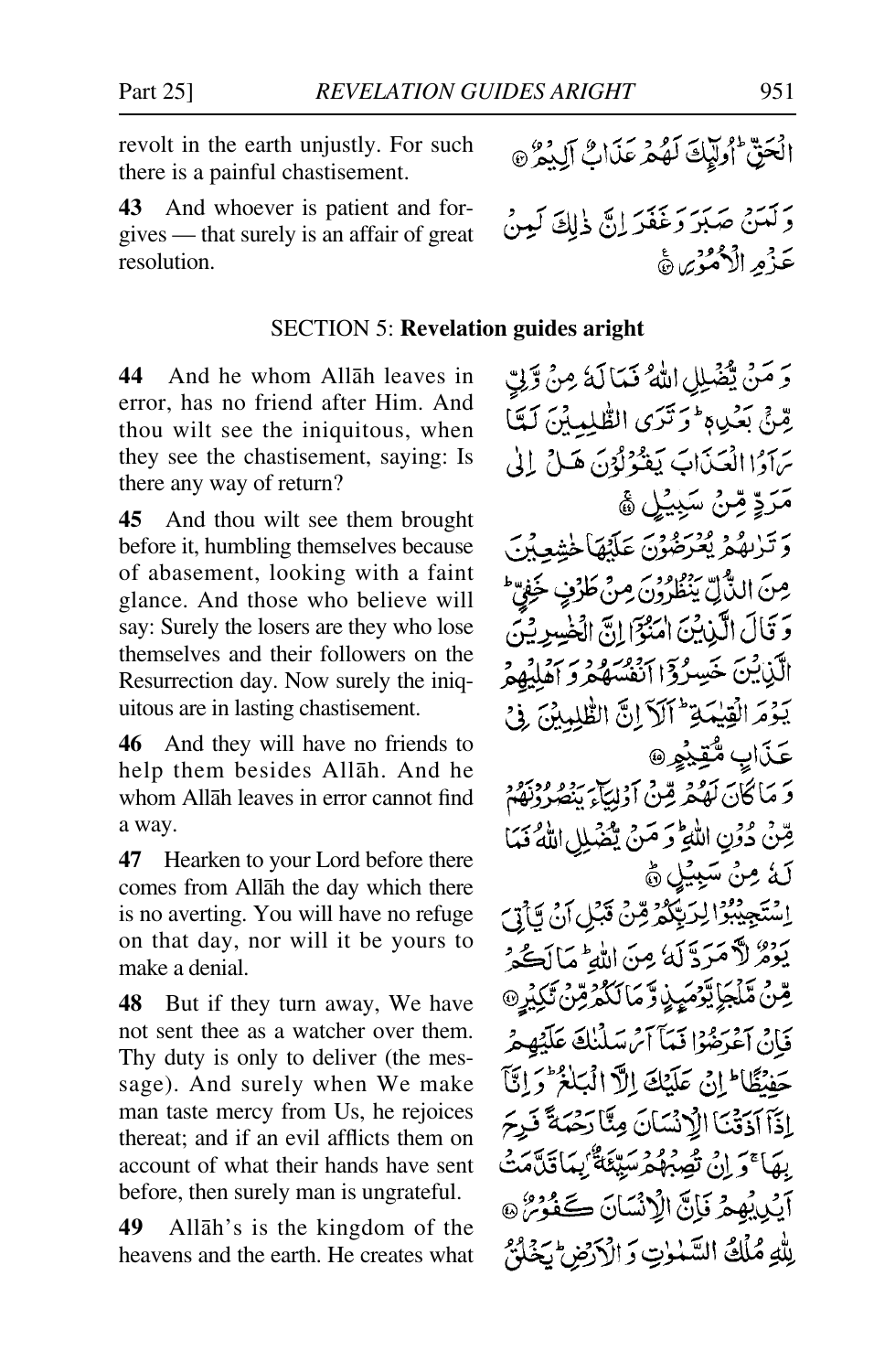He pleases. He grants females to whom He pleases and grants males to whom He pleases,

**50** Or He grants them both males and females, and He makes whom He pleases, barren. Surely He is Knower, Powerful.*<sup>a</sup>*

**51** And it is not vouchsafed to a mortal that Allåh should speak to him, except by revelation or from behind a veil, or by sending a messenger and revealing by His permission what He pleases.*<sup>a</sup>* Surely He is High, Wise.

52 And thus<sup>*a*</sup> did We reveal to thee an inspired Book*<sup>b</sup>* by Our command.

مَا يَتَنَاهُ لَيْهَبُ لِمَنْ يَتَنَاهُ إِنَّ كَتَا وِّيعَةَ لِيَدِجْ تَتَنَاهُ اللَّهُ ۖ يَحْرَرُهُمْ 7 بِرِيْرِهِمْ ذَكَرَانَا وَّ إِنَائَاً؟ وَ بَجْعَلُ مَنْ يَتَثَاثِرُ عَقِبْهَا ۖ إِنَّهَا عَلْيْمٌ قَبْلُ هُ وَمَاكَانَ لِبَشَرٍ أَنْ يُكَلِّمَهُ اللَّهُ إِلَيْ وَحْيَاً أَوْ مِنْ وَّسَرْعَىٰ حِجَابِ أَدْيُرْسِلَ ر موداد فَيُؤْرِىَ بِإِذْيَامِ مَا يَشَاءُ إِنَّهُ عَلِيٌّ حَڪِيْمُ® وَكَنْزِلِكَ آَوْجَئِنَآ إِلَيْكَ مُ وَجَّا مِّنْ آمُرِنَا فِمَا كُنْتَ تَدْرِيْ مَا الْكُتْبُ

51*a.* This verse shows how Allåh speaks to a person or makes known His will to him. Three modes of this are stated: (1) by *wahy*, which word is generally translated as meaning *revelation*. The primary significance of the word *wahy* is, however, *a hasty suggestion*, and since the different kinds of revelation are spoken of here, the meaning intended must be the primary significance of the word. Hence the inspired word, which enters the hearts of the prophets and of the righteous, is called *wahy* or *revelation*, because it is like a hasty suggestion made directly to the heart of the inspired one, *ilqå-'un fi-l-rau'i*. It is in this sense that a revelation is spoken of as being granted to the mother of Moses (28:7), and to the apostles of Jesus who were not prophets (5:111). (2) The second mode of Allåh's speaking to His servants is that He speaks from behind a veil — a scene is shown as in a vision carrying deeper significance, or words are heard by the person spoken to as from behind a veil. (3) The third form of revelation is that in which a messenger — an angel — is chosen by the Almighty to deliver His message to the person to whom He wishes to speak. This is the highest form of revelation, and such is the revelation of the Qur'ån as granted to the Holy Prophet, being recited by Gabriel. This is called wahy matluww or *revelation that is recited*. This revelation is granted only to prophets, while the other two may also be granted to the righteous who are not raised to the dignity of prophethood. It should, however, be borne in mind that in all these cases the recipient of the revelation is granted certain other senses. He sees what others do not see and he hears words which others do not hear. It is, therefore, with what may be called the spiritual senses that he hears and sees and feels things which others do not hear, see, or feel.

52*a. Thus* refers to the last mode of granting revelation, because the Holy Qur'ån is spoken of as having been brought by the *Angel Gabriel* (2:97) or *the Faithful Spirit* (26:193).

52*b.* The use of the word *r∂√* ("inspired Book") as meaning *inspiration*, and not the *soul*, is conclusive here. The Qur'ān is called the *rū∤* or *the spirit*, because it gave life to a dead world. It is dead again, and again will life be breathed into it by the Qur'ån.

<sup>50</sup>*a.* The birth of a daughter was looked upon by the Arabs as a calamity (see 16:58, 59), this being due to the low position which women held in society. The wonderful change brought about by Islåm in the status of woman is clearly foreshadowed in this early revelation, where the daughter has the precedence over the son.